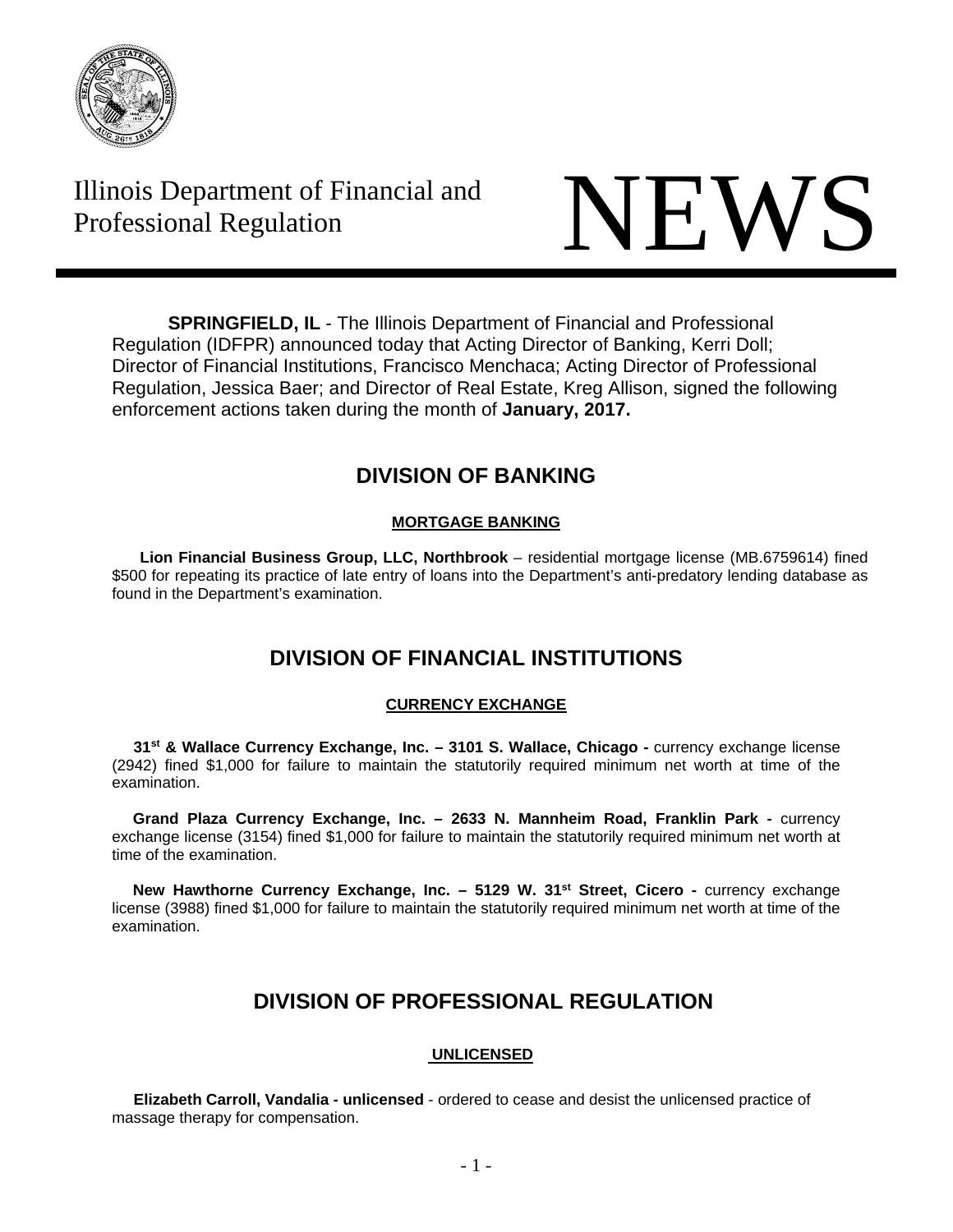**GW Construction Group, Inc., Chicago - unlicensed** - ordered to cease and desist the unlicensed practice as a roofing contractor.

 **Jessica Her, Skokie - unlicensed** - ordered to cease and desist the unlicensed practice of massage therapy for compensation.

 **Ja-Ka Construction, Chicago - unlicensed** - ordered to cease and desist the unlicensed practice as a roofing contractor.

 **Francisco Jimenez, Champaign - unlicensed** - ordered to cease and desist the unlicensed practice as a roofing contractor.

 **Juniors Home Improvement Construction, Springfield - unlicensed** - ordered to cease and desist the unlicensed practice as a roofing contractor.

 **Robert King, Pana - unlicensed** - ordered to cease and desist the unlicensed practice as a roofing contractor.

 **Efren Martinez, Urbana - unlicensed** - ordered to cease and desist the unlicensed practice as a roofing contractor.

 **Rafael Martinez, Urbana - unlicensed** - ordered to cease and desist the unlicensed practice as a roofing contractor.

 **Renee Matthews, Chicago - unlicensed** - ordered to cease and desist the unlicensed practice of medicine and assessed a \$1,000 civil penalty.

 **Restoration Spirit, Galena - unlicensed** - ordered to cease and desist the unlicensed practice of massage therapy for compensation.

 **Rxpress Pharmacy, Fort Worth, TX - unlicensed** - ordered to cease and desist the unlicensed practice as a pharmacy and assessed a \$25,000 civil penalty.

 **Yvonne Shiffer, Hoffman Estates - unlicensed** - ordered to cease and desist the unlicensed practice of massage therapy for compensation.

 **Andres Tirso, Champaign - unlicensed** - ordered to cease and desist the unlicensed practice as a roofing contractor.

 **Mack Vlahopoulos, Hoffman Estates - unlicensed** - ordered to cease and desist the unlicensed practice of massage therapy for compensation.

# **ARCHITECT LICENSING BOARD**

 **George Aravosis, Wheaton - 001015708** - architect license suspended for failure to file and/or pay Illinois state income taxes.

 **Raymond Chou, Niles - 001011427** - architect license suspended for failure to file and/or pay Illinois state income taxes.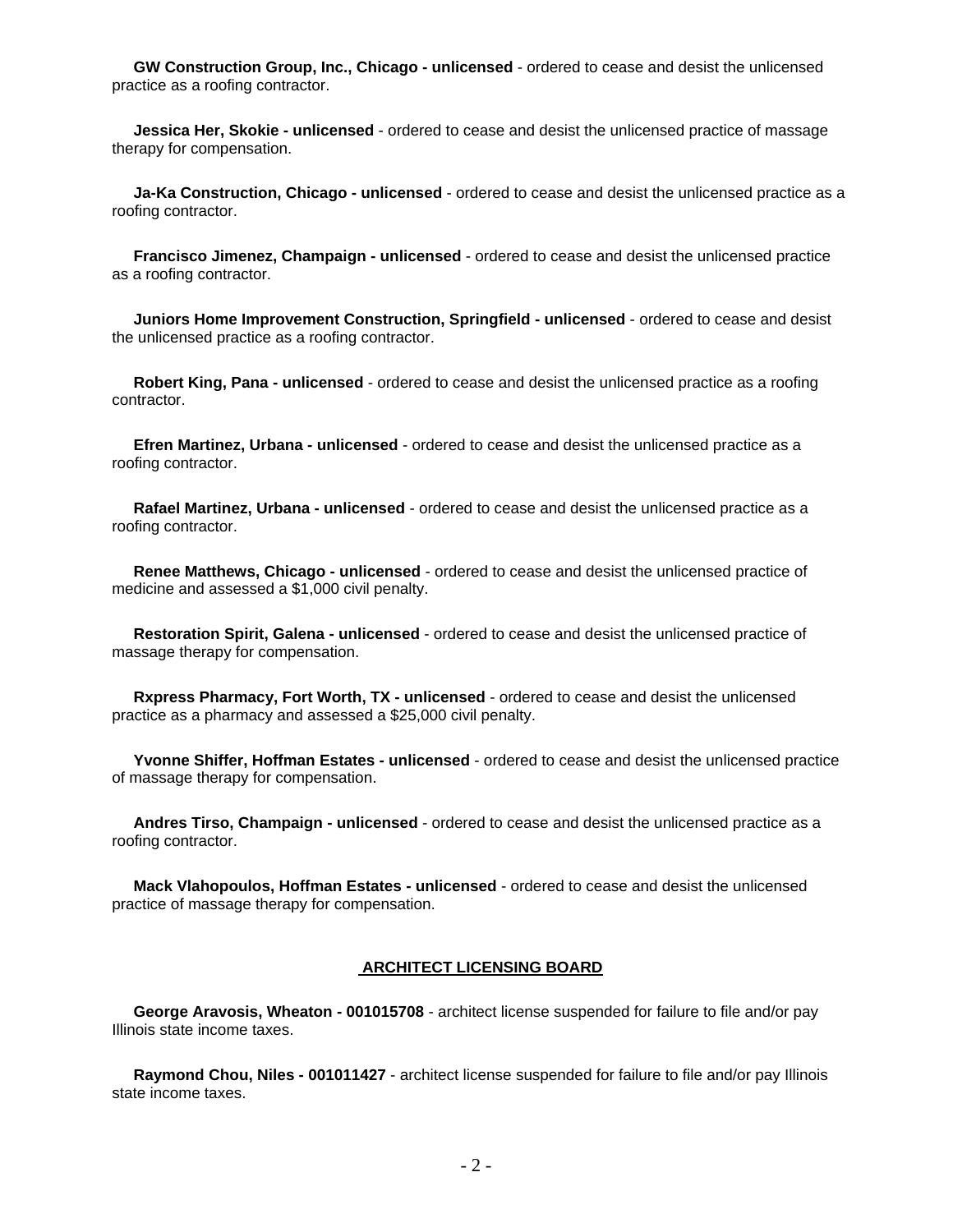**Ralph Schwartz, Highland Park - 001005672** - architect license suspended for failure to file and/or pay Illinois state income taxes.

 **Scott Seaton, Kankakee - 001005157** - architect license suspended for failure to file and/or pay Illinois state income taxes.

## **BARBER, COSMETOLOGY, ESTHETICS, NAIL TECHNOLOGY AND HAIR BRAIDING**

 **Kyle Aguon, Schererville, IN - 011266954** - cosmetologist license suspended for being more than 30 days' delinquent in the payment of child support.

 **Afi Badakou, Chicago - 258000385** - licensed hair braider license suspended for failure to file and/or pay Illinois state income taxes.

 **Denvour Davis, Chicago - 006064981** - barber license suspended for being more than 30 days' delinquent in the payment of child support.

 **Ebon Ellis, Midlothian - 169025382** - nail technician license suspended for failure to file and/or pay Illinois state income taxes.

 **Rosalind Goodwin, Chicago - 012006083** - cosmetology teacher license suspended for failure to file and/or pay Illinois state income taxes.

 **Cynthia Green, Homewood - 170000284** - nail technician teacher license suspended for failure to file and/or pay Illinois state income taxes.

 **Sonja Harrison, Effingham - 011198196** - cosmetologist license restored with reprimand and fined \$1,000 after practiced cosmetology on a non-renewed license and worked at an unlicensed salon.

 **Joseph Hobbs, Midlothian - 006062906** - barber license suspended for being more than 30 days' delinquent in the payment of child support.

 **Elizabeth Houser, Effingham - 011287942** - cosmetologist license suspended for failure to file and/or pay Illinois state income taxes.

 **Vicky Ivy, South Beloit - 011202609** - cosmetologist license suspended for failure to file and/or pay Illinois state income taxes.

 **Nanh Kenney, Rockford - 012008441** - cosmetology teacher license suspended for failure to file and/or pay Illinois state income taxes.

 **Tina Marshall, Hanover Park, 169008772** - nail technician license suspended for failure to file and/or pay Illinois state income taxes.

 **Modern Nails Salon, Champaign - 189011711** - salon license reprimanded and fined \$1,500 based on aiding and assisting unlicensed practice of nail technology.

 **Tahlia Morales, Glendale Heights - 169025782** - nail technician license suspended for being more than 30 days' delinquent in the payment of child support.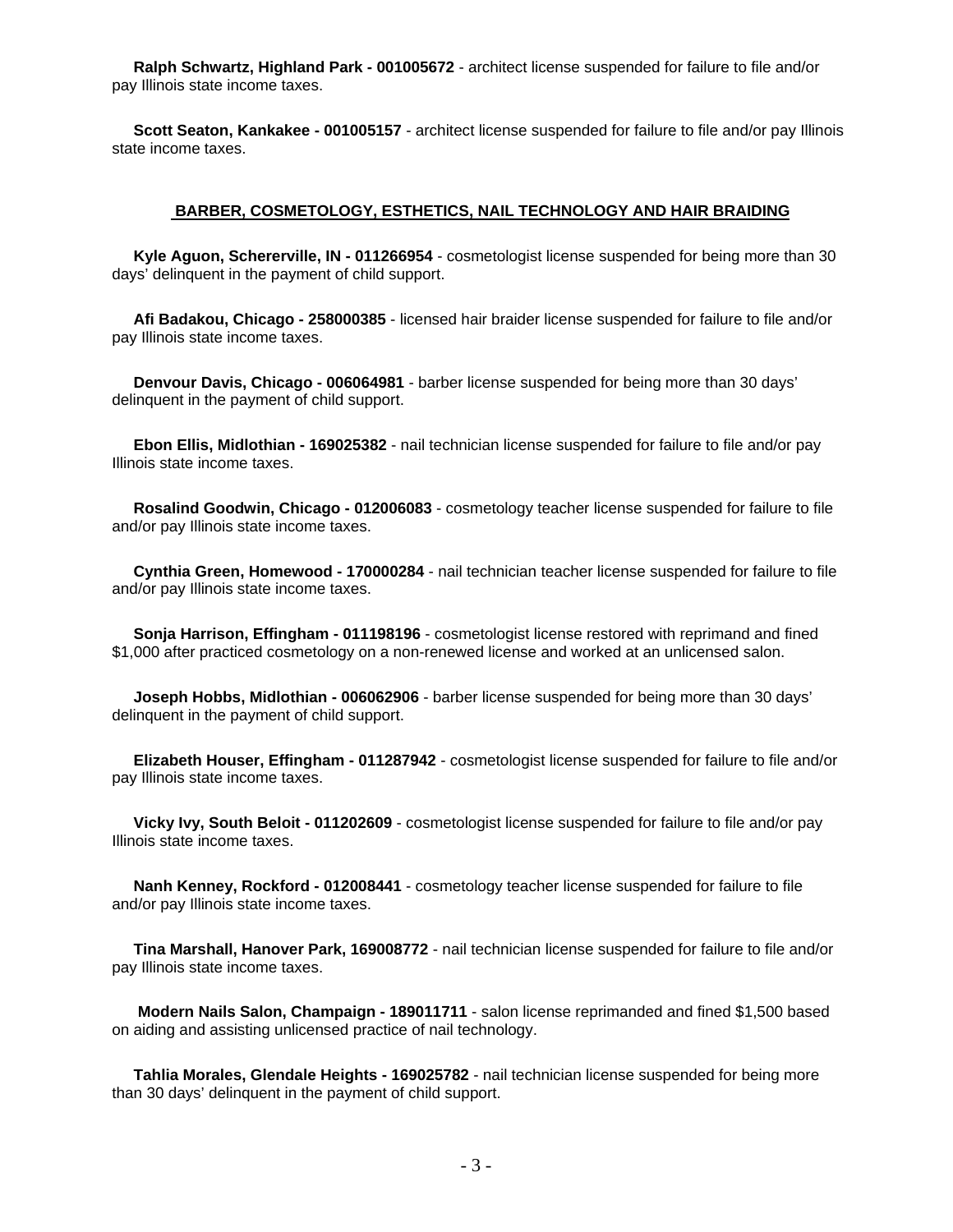**Nail Time and Spa, Springfield - 189015095** - salon license placed on probation for one year and fined \$500 for failure to comply with sanitation standards.

 **Dang Nguyen, Romeoville - 169019562** - nail technician license suspended for failure to file and/or pay Illinois state income taxes.

 **Nancy Nguyen, Aurora - 169025685** - nail technician license suspended for failure to file and/or pay Illinois state income taxes.

 **Kieu Nguyen, Chicago - 169026045** - nail technician license suspended for failure to file and/or pay Illinois state income taxes.

 **Tai Nguyen, Arlington Heights - 169025824** - nail technician license suspended for failure to file and/or pay Illinois state income taxes.

 **Perfectly Polished Nail Salon, Skokie - 189015509** - salon license reprimanded and fined \$250 based on aiding and assisting the unlicensed practice of nail technology.

 **Thanh Phan, Chicago - 169006620** - nail technician license suspended for failure to file and/or pay Illinois state income taxes.

 **Maria Sanchez, Cicero - 169021665** - nail technician license suspended for failure to file and/or pay Illinois state income taxes.

 **Tasheara Smith, Chicago - 012008320** - cosmetology teacher license suspended for failure to file and/or pay Illinois state income taxes.

 **Bup Tran, Berwyn - 169006663** - nail technician license suspended for failure to file and/or pay Illinois state income taxes.

 **Tony Trotter, South Holland - 006060940** - barber license suspended for being more than 30 days' delinquent in the payment of child support.

 **Long Truong, Palatine - 169016039** - nail technician license suspended for failure to file and/or pay Illinois state income taxes.

 **Enkhmadakh Tumenjargal, Chicago - 169023523** - nail technician license suspended for failure to file and/or pay Illinois state income taxes.

 **Rachael White, Yorkville - 131006069** - esthetician license suspended for three months and fined \$2,000 for exceeding the scope of her license that she used a laser, in a chiropractor's office without the chiropractor performing his evaluative and supervisory functions, from which the patient suffered disfigurement.

 **Julius White, Springfield - 006063929** - permanent employee registration card suspended for being more than 30 days' delinquent in the payment of child support.

 **Royan Williams, Blue Island - 170000175** - nail technology teacher license suspended for being more than 30 days' delinquent in the payment of child support.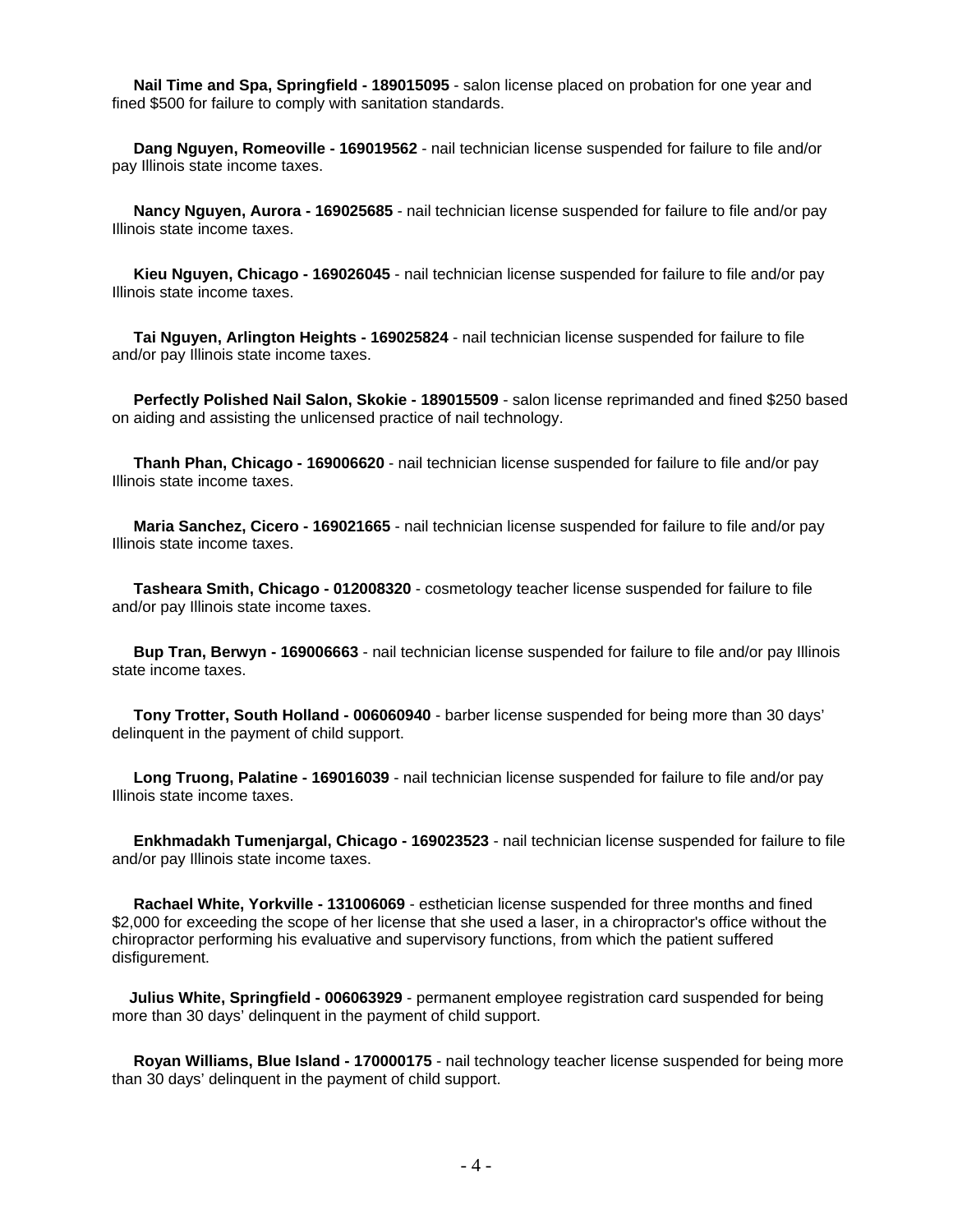#### **DENTAL**

 **Kathleen Resendiz, Zion - 020011458** - dental hygienist license indefinitely suspended for a minimum of one year for falsifying renewal application and criminal conviction.

## **CLINICAL PSYCHOLOGIST**

 **Jeanne Beckman, Winnetka - 071003350** - clinical psychologist license suspended for failure to file and/or pay Illinois state income taxes.

 **Steven Farmilant, Chicago - 071005441** - clinical psychologist license suspended for failure to file and/or pay Illinois state income taxes.

 **Joseph Grodman, Chicago - 071004188** - clinical psychologist license suspended for failure to file and/or pay Illinois state income taxes.

## **DETECTIVE, ALARM, SECURITY, FINGERPRINT VENDOR AND LOCKSMITH**

 **Nabil Ahmed, Chicago - 129330847** - permanent employee registration card suspended for being more than 30 days' delinquent in the payment of child support.

 **Bobby Alexander, Chicago - 129389992** - permanent employee registration card suspended for being more than 30 days' delinquent in the payment of child support.

 **Justin Altenberger, Greenville - 129349497** - permanent employee registration card placed in refuse to renew status for failure to appear for a disciplinary conference.

 **D Jay Anderson, Joliet - 129253968** - permanent employee registration card placed in refuse to renew status for failure to appear for a disciplinary conference.

 **Aziz Animashaun, Chicago - 129336783** - permanent employee registration card placed in refuse to renew status for failure to appear for a disciplinary conference.

 **Spencer Archer, Streator - 129356644** - permanent employee registration card placed in refuse to renew status for failure to appear for a disciplinary conference.

 **Justin Bardell, Freeport - 129274337** - permanent employee registration card placed in refuse to renew status for failure to appear for a disciplinary conference.

 **Cassandra Barnes, Ottawa - 129295843** - permanent employee registration card placed in refuse to renew status for failure to appear for a disciplinary conference.

 **William Bronaugh, Chicago - 129378187** - permanent employee registration card placed in refuse to renew status for failure to appear for a disciplinary conference.

 **Byron Brown, Chicago - 129159089** - permanent employee registration card suspended for being more than 30 days' delinquent in the payment of child support.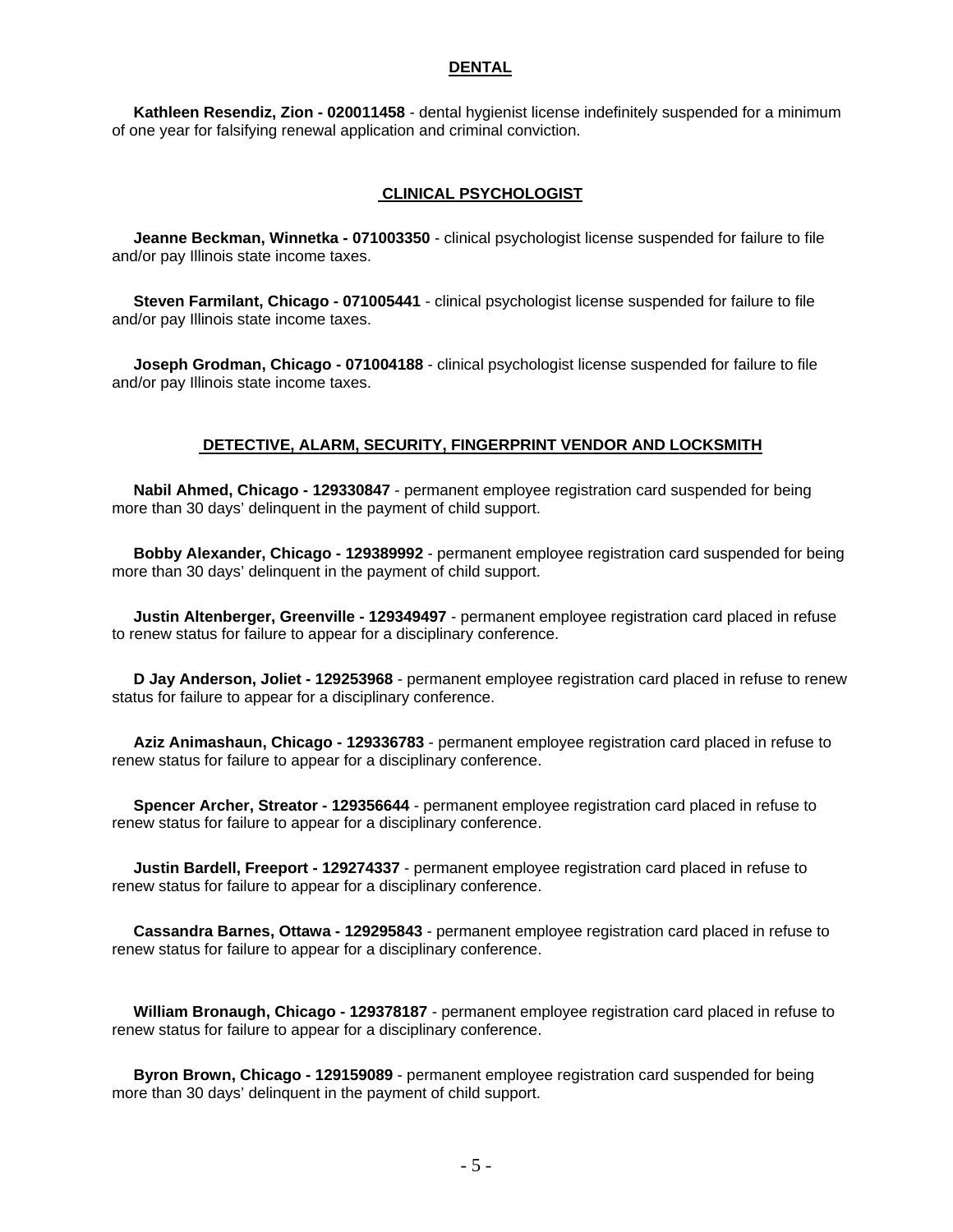**Christopher Burton, Danville - 129251892** - permanent employee registration card placed in refuse to renew status for failure to appear for a disciplinary conference.

 **Phillip Callahan, Morton Grove - 129286714** - permanent employee registration card placed in refuse to renew status for failure to appear for a disciplinary conference.

 **Daniel Caruso, Hampshire - 129193251** - permanent employee registration card suspended for being more than 30 days' delinquent in the payment of child support.

 **Jabari Cornish, Olympia Fields - 129377045** - permanent employee registration card placed in refuse to renew status for failure to appear for a disciplinary conference.

 **Brian Crispin, Prospect Heights - 129346291** - permanent employee registration card placed in refuse to renew status for failure to appear for a disciplinary conference.

 **Shannard Dyer, Romeoville - 129324991** - permanent employee registration card placed in refuse to renew status for failure to appear for a disciplinary conference.

 **Joseph Espinoza, Orland Hills - 129347750** - permanent employee registration card placed in refuse to renew status for failure to appear for a disciplinary conference.

 **Jovail Forbes, Chicago - 129299199** - permanent employee registration card suspended for being more than 30 days' delinquent in the payment of child support.

 **Pierre Gardner, Chicago - 129332886** - permanent employee registration card suspended for being more than 30 days' delinquent in the payment of child support.

 **Donyall Garrett, Chicago - 129222582** - permanent employee registration card placed in refuse to renew status for failure to appear for a disciplinary conference.

 **Sherman Gibson, Oak Park - 129036582** - permanent employee registration card placed in refuse to renew status for failure to appear for a disciplinary conference.

 **Kierre Gibson, Chicago - 129333532** - permanent employee registration card suspended for being more than 30 days' delinquent in the payment of child support.

 **Richard Hammons, Chicago - 129394935** - permanent employee registration card suspended for being more than 30 days' delinquent in the payment of child support.

 **Marcus Howard, Cicero - 129374243** - permanent employee registration card suspended for being more than 30 days' delinquent in the payment of child support.

 **Chad Hultquist, Schaumburg - 129266562** - permanent employee registration card suspended for being more than 30 days' delinquent in the payment of child support.

 **Mohammad Jamil, Chicago - 129340786** - permanent employee registration card suspended for being more than 30 days' delinquent in the payment of child support.

 **Deandre Jeffries, Waukegan - 129385034** - permanent employee registration card suspended for being more than 30 days' delinquent in the payment of child support.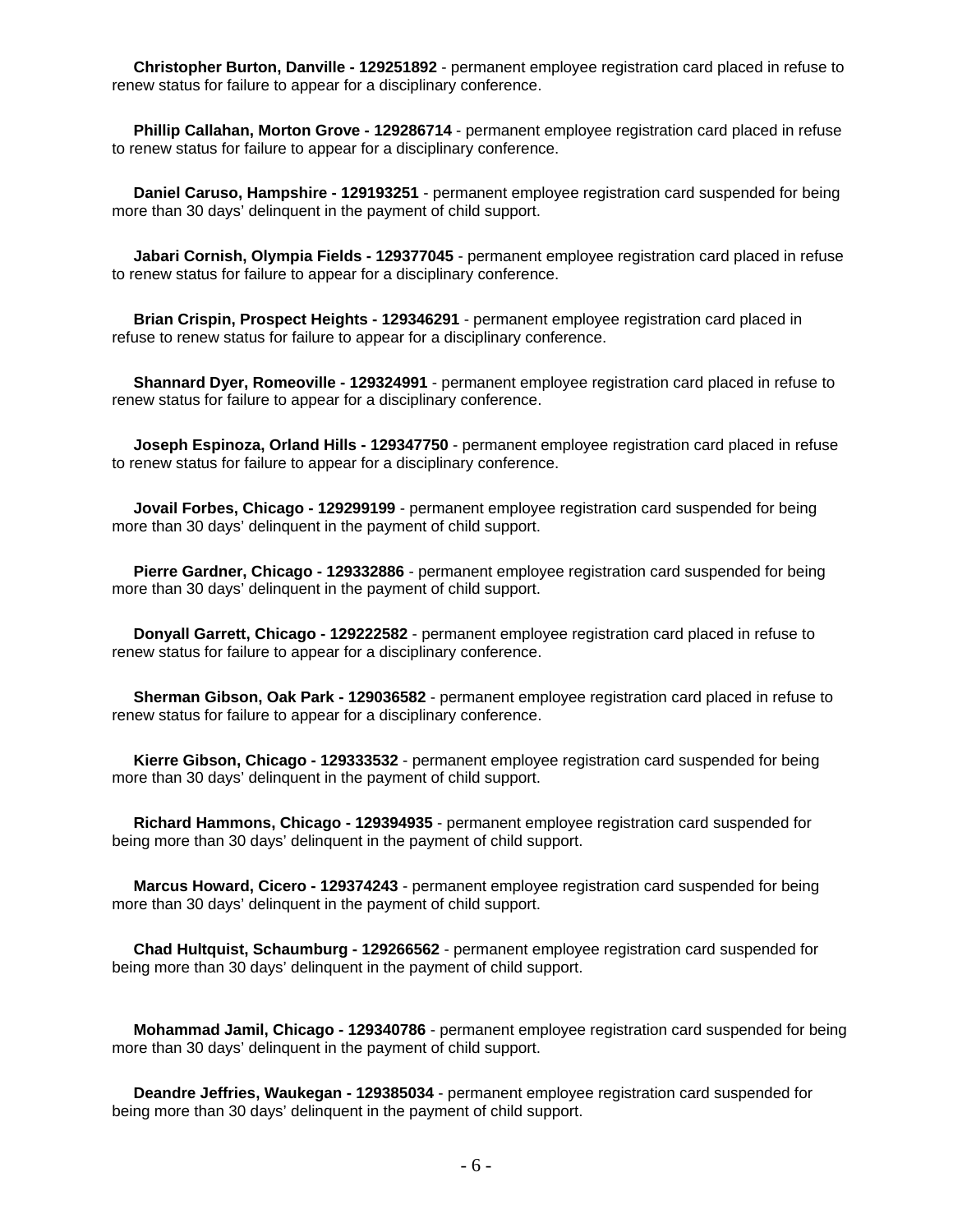**Leo Jones, Chicago - 129104877** - permanent employee registration card placed in refuse to renew status for failure to appear for a disciplinary conference.

 **Anthony Knox, Oak Park - 129235571** - permanent employee registration card placed in refuse to renew status for failure to appear for a disciplinary conference.

 **Anzio Larthridge, Country Club Hills - 129174355** - permanent employee registration card placed in refuse to renew status for failure to appear for a disciplinary conference.

 **Melissa Lukaszewski, Chicago - 129278144** - permanent employee registration card placed in refuse to renew status for failure to appear for a disciplinary conference.

 **Chadwick McDonald, East Peoria - 129269088** - permanent employee registration card placed in refuse to renew status for failure to appear for a disciplinary conference.

 **Eric Menken, Bloomington - 129044691** - permanent employee registration card placed in refuse to renew status for failure to appear for a disciplinary conference.

 **Courtney Moore, Chicago - 129207112** - permanent employee registration card placed in refuse to renew status for failure to appear for a disciplinary conference.

 **Eugenio Morales, Chicago - 129262331** - permanent employee registration card placed in refuse to renew status for failure to appear for a disciplinary conference.

 **Frank Nateras, Chicago - 129315457** - permanent employee registration card suspended for being more than 30 days' delinquent in the payment of child support.

 **Jennifer North, South Holland - 129390521** - permanent employee registration card suspended for being more than 30 days' delinquent in the payment of child support.

 **Michael Reed, Steger - 129352398** - permanent employee registration card placed in refuse to renew status for failure to appear for a disciplinary conference.

 **Israel Rosario, Chicago - 129313911** - permanent employee registration card placed in refuse to renew status for failure to appear for a disciplinary conference.

 **Camille Rudnik, Lake in the Hills - 129252224** - permanent employee registration card placed in refuse to renew status for failure to appear for a disciplinary conference.

 **Glenn Smith, Country Club Hills - 129298093** - permanent employee registration card placed in refuse to renew status for being more than 30 days' delinquent in the payment of child support.

 **Kenneth Sydnor, Chicago - 129330989** - permanent employee registration card suspended for failure to file and/or pay Illinois state income taxes.

 **Darius Thompkins, Carol Stream - 129395392** - permanent employee registration card suspended for being more than 30 days' delinquent in the payment of child support.

 **Ebony Thompson, Chicago - 129192096** - permanent employee registration card placed in refuse to renew status for failure to appear for a disciplinary conference.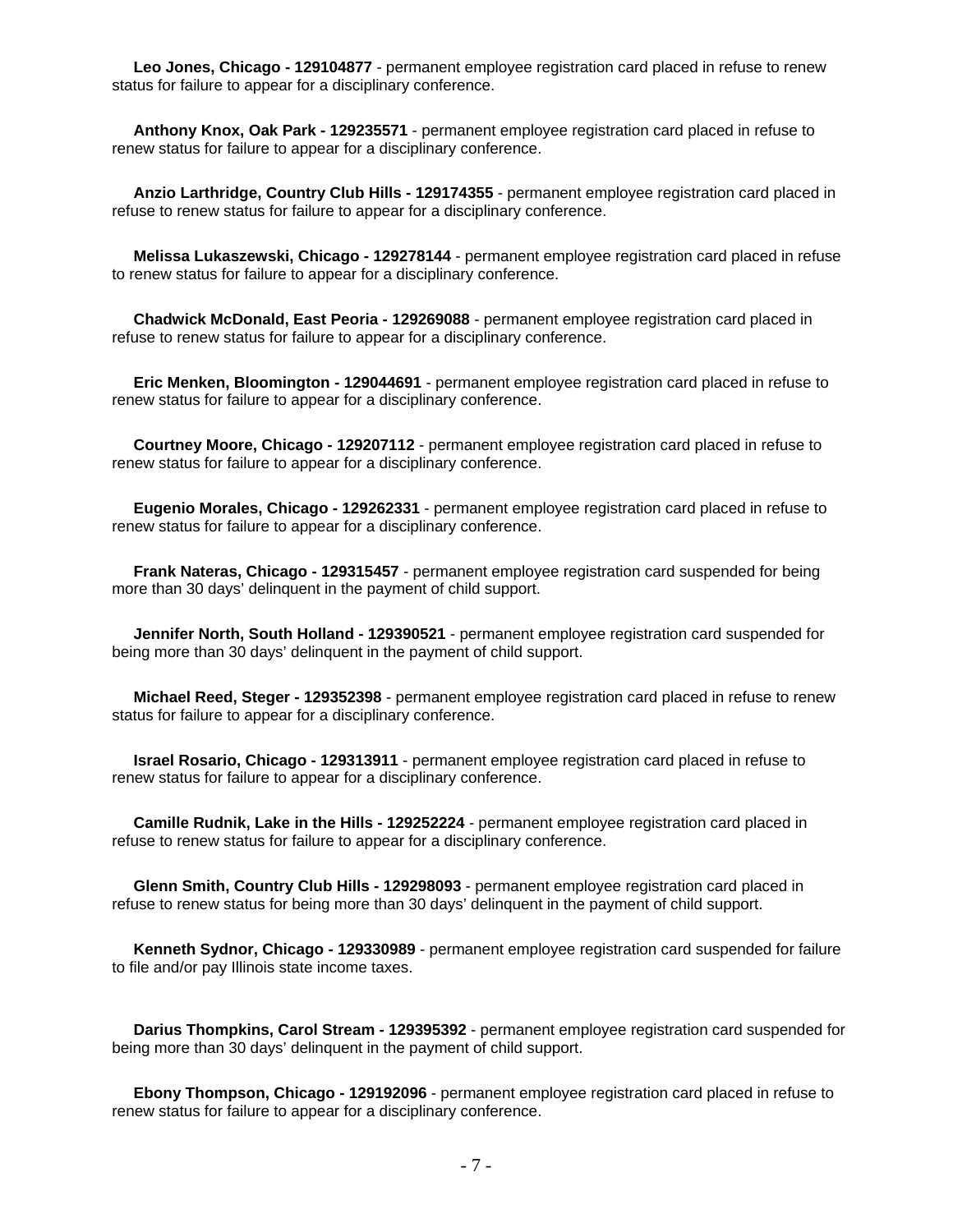**Bryan Tunstall, Chicago - 129374232** - permanent employee registration card suspended for being more than 30 days' delinquent in the payment of child support.

 **Walter Wells, Chicago - 129293396** - permanent employee registration card placed in refuse to renew status for failure to appear for a disciplinary conference.

 **Kenneth Williams, Joliet - 129325978** - permanent employee registration card suspended for being more than 30 days' delinquent in the payment of child support.

 **David Wodarski, Chicago - 129126130** - permanent employee registration card placed in refuse to renew status for failure to appear for a disciplinary conference.

 **Fredrick Young, Chicago - 129361771** - permanent employee registration card suspended for being more than 30 days' delinquent in the payment of child support.

#### **LAND SURVEYOR**

 **Walter Blotevogel, Worden - 035002532** - land surveyor license suspended for failure to file and/or pay Illinois state income taxes.

 **Jeffrey Pauk, Edwardsville - 035003154** - land surveyor license suspended for failure to file and/or pay Illinois state income taxes.

# **IL ROOFING CONTRACTOR**

 **D.H. Mayou Roofing and Supply Co., Ottawa - 104000204** - roofing contractor license reprimanded and fined \$3,500 after operated without a roofing qualifying party license.

 **Eric Norrick, Mt. Carmel - 105006426** - qualifying party roofing designation license suspended for failure to file and/or pay Illinois state income taxes.

 **PSR Enterprises, Inc., Sidney - 104013426** - roofing contractor license reprimanded and fined \$3,000 for aiding and abetting unlicensed practice.

#### **MASSAGE THERAPY**

 **Linda Adams, Bloomington - 227006164** - massage therapist license suspended for failure to file and/or pay Illinois state income taxes.

 **William Arreola, Oak Park - 227018848** - massage therapist license suspended for being more than 30 days' delinquent in the payment of child support.

 **Jill Bryant, Chebanse - 227014044** - massage therapist license suspended for failure to file and/or pay Illinois state income taxes.

 **Gyisoon Choi, Duluth, GA - 227004376** - massage therapist license suspended for failure to file and/or pay Illinois state income taxes.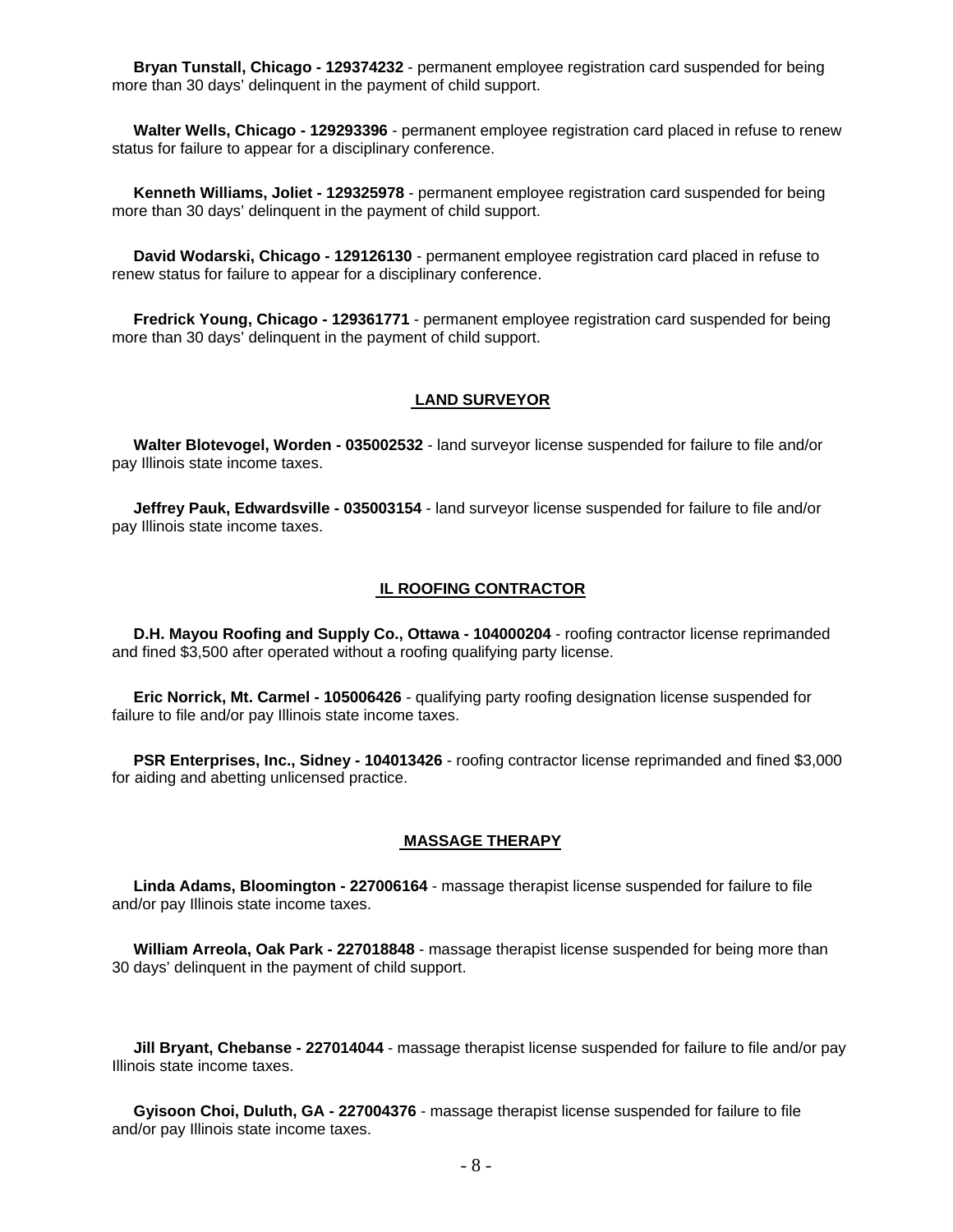**Wendy Froman, Chicago - 227009472** - massage therapist license suspended for failure to file and/or pay Illinois state income taxes.

 **Laura Golin, Chicago - 227011167** - massage therapist license suspended for failure to file and/or pay Illinois state income taxes.

 **Jody Gulley, Rockford - 227003091** - massage therapist license suspended for failure to file and/or pay Illinois state income taxes.

 **Vivian Hubbard, Crystal Lake - 227007778** - massage therapist license suspended for failure to file and/or pay Illinois state income taxes.

 **Jaime Ibanez, Chicago - 227016955** - massage therapist license suspended for failure to file and/or pay Illinois state income taxes.

 **katarzyna Klis, Orland Park - 227006186** - massage therapist license suspended for failure to file and/or pay Illinois state income taxes.

 **Daniel Laske, Chicago - 227002790** - massage therapist license suspended for failure to file and/or pay Illinois state income taxes.

 **Kevin Newman-Bey, Berwyn - 227012208** - massage therapist license suspended for failure to file and/or pay Illinois state income taxes.

 **Jill Roberts, Skokie - 227014034** - massage therapist license suspended for failure to file and/or pay Illinois state income taxes.

 **Sung Tokan, Addison - 227001314** - massage therapist license suspended for failure to file and/or pay Illinois state income taxes.

#### **MEDICAL**

 **Charles Barron, Chicago - 036100650** - physician and surgeon license reprimanded with continuing education conditions and fined \$500 for entering into an Integrity Agreement with the Illinois Department of Healthcare and Family Services in August 2013.

 **Gary Barsky, Elmhurst - 036056902** - physician and surgeon license fined \$500 due to a sister-state discipline in the state of Florida.

 **Carl Bramson, Sarasota, FL - 036074229** - physician and surgeon license reprimanded based on sister-state discipline taken by the Florida Board of Medicine, to wit: on September 2, 2015, the Florida Board of Medicine denied Respondent's application for licensure. Florida's denial was based on a December 26, 2001 Order, where Respondent was permitted to withdraw a prior application for licensure with the condition that he not apply for Florida licensure in the future.

 **Cesar Carranza, Chicago - 036055939** - physician and surgeon license reprimanded after settlement of lawsuit arising out of his care of patient in the Emergency Room.

 **Hector Flores-Arroyo, Chicago - 036090820** - physician and surgeon license and controlled substance license, 336052430, both indefinitely suspended for healthcare fraud conviction in November 2016.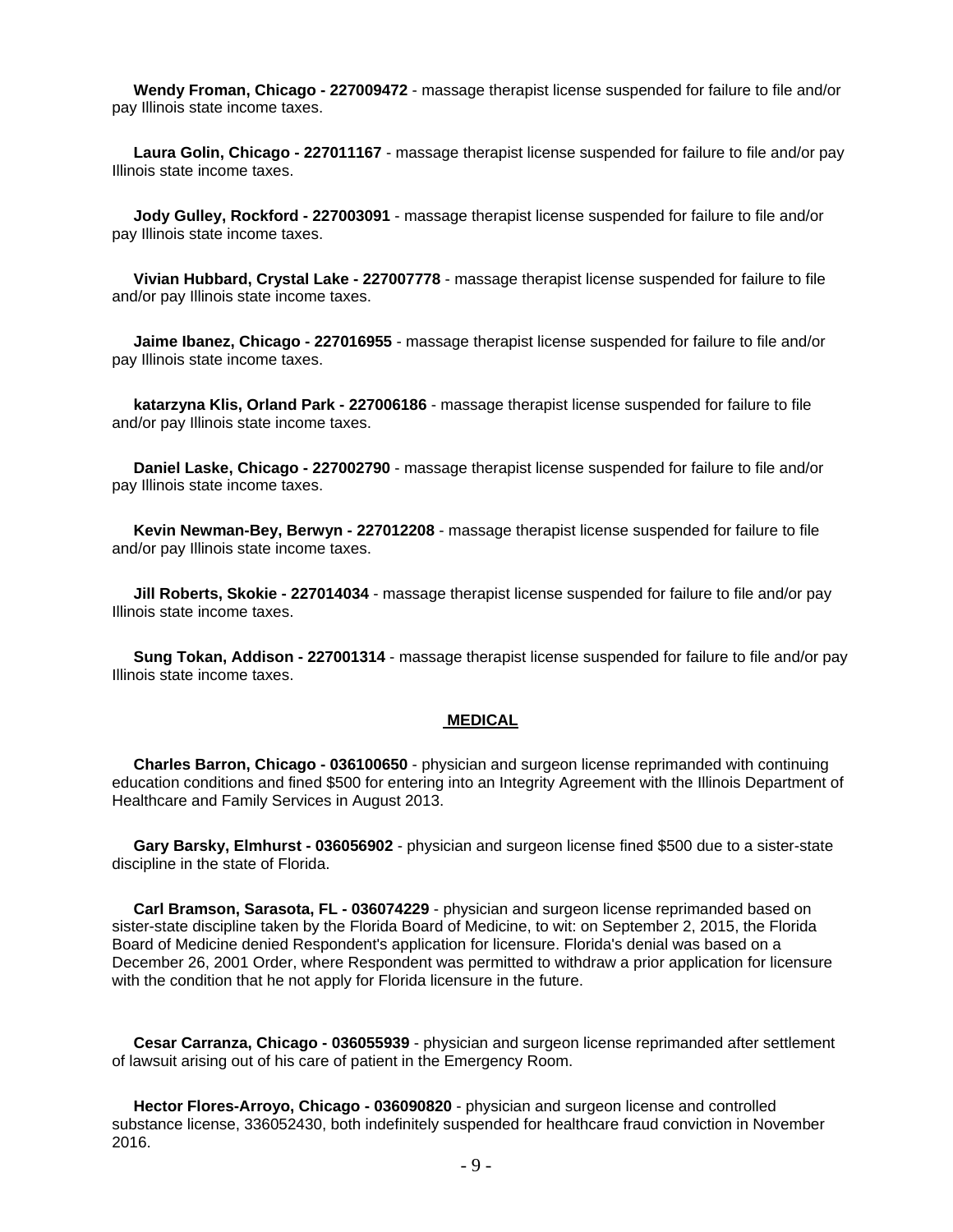**Jeffrey Frank, Chicago - 036075689** - physician and surgeon license restored to indefinite probation for a minimum of three years with practice restrictions.

 **Ira Goodman, Glenview - 036082680** - physician and surgeon license placed on indefinite probation with practice restrictions for a minimum of two years and fined \$10,000 based on an allegation that Respondent prescribed controlled substances for non-therapeutic purposes.

 **Pooja Khungar, Chicago - 036118677** - physician and surgeon license temporarily suspended based on unprofessional conduct and mental illness that impairs the ability to practice medicine with reasonable judgment, skill and safety.

 **Ulrich Klopfer, Chicago, 036047269** - physician and surgeon license placed in refuse to renew status due to a sister-state discipline in the state of Indiana in which the Medical Licensing Board of Indiana indefinitely suspended his medical license and imposed fines and costs for engaging in a pattern of conduct which demonstrates an inability to exercise reasonable care in providing abortion services.

 **Daniel Lazar, Morton Grove - 036081565** - physician and surgeon license reprimanded due to his insurance carrier settling a civil lawsuit arising out of his alleged failure to properly monitor postoperative ileus of the patient in September 2008.

 **William Malik, Oak Brook - 036059723** - physician and surgeon license indefinitely suspended based on felony conviction for Aggravated Driving Under the Influence of Alcohol and Criminal Damage to Property.

 **John McKeown, Tinley Park - 036046718** - physician and surgeon license reprimanded due to a sister-state discipline in the state of Kentucky.

 **Eguert Nagaj, Long Grove - 036106724** - physician and surgeon license and controlled substance license, 336067444, both indefinitely suspended for healthcare fraud conviction in November 2016.

 **William Nelson, Elgin - 036091028** - physician and surgeon license indefinitely suspended based on failing to answer or otherwise plead to the Department's Complaint when ordered to do so.

 **Mahendra Patel, Homewood - 036049080** - physician and surgeon license placed voluntarily and permanently in inactive status after he surrendered his DEA Registration.

 **Jeffrey Pfeifer, Alton - 038004106** - chiropractor license suspended for failure to file and/or pay Illinois state income taxes.

 **Subhash Rao, Downers Grove - 036048407** - physician and surgeon license placed on indefinite probation for a minimum of two years and fined \$5,000 for inappropriately prescribing controlled substances to patients of his private practice without following appropriate protocols.

 **Paul Saiz, Las Cruces, NM - 036105148** - physician and surgeon license reprimanded based on sisterstate discipline in the state of Arizona.

 **Jorge Sfeir, Aurora - 036068817** - physician and surgeon license indefinitely suspended for a minimum of 12 months for violating the terms and conditions of his Department Probation.

 **Igor Sher, Buffalo Grove - 038009710** - chiropractor license indefinitely suspended for healthcare fraud conviction in November 2016.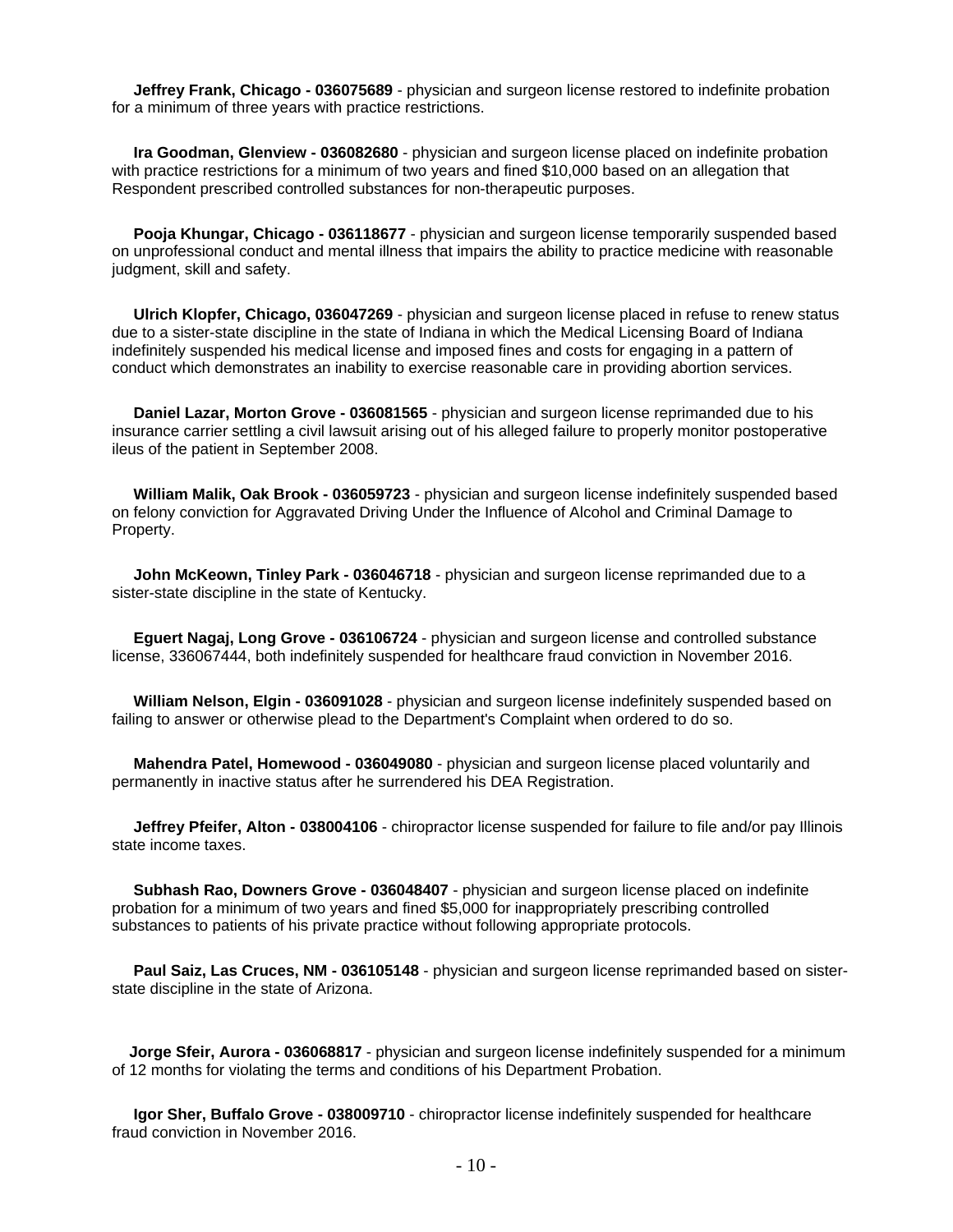**L.E. Sasha Stiles, Superior, CO - 036133616** - physician and surgeon license fined \$500 based on sister-state disciplined taken by the Hawaii Medical Board to wit: on November 10, 2016, the Hawaii Medical Board fined Respondent \$500 for failing to disclose disciplinary action taken on her by the Kentucky Medical Board.

 **John Tani, Steilacoom, WA - 036079403** - physician and surgeon license reprimanded due to a sisterstate discipline taken by the Alaska State Medical Board to wit: On November 3, 2016, the Board reprimanded, issued continuing medical education (CMEs) requirements, and fined respondent \$3,500 for failing to verify completion of CME's for the 2015-2016 license renewal application.

 **Jennifer Taylor, Chicago - 036119531** - physician and surgeon license suspended for 60 days, retroactive to November 22, 2016, for failure to timely submit proof of completion of CME's as required pursuant to a consent order.

 **James Turner, Eden Prairie, MN - 036112332** - physician and surgeon license reprimanded due to sister-state discipline in the state of Wisconsin.

 **Craig Williams, Morton Grove - 036073763** - physician and surgeon license reprimanded based on performing a wrong site surgery.

 **Javwaud Zafar, Aurora - 036114559** - physician and surgeon license reprimanded based on allegations that although Respondent identified a patient's acute sigmoid diverticulitis, Respondent failed to diagnose a perforation.

# **NAPRAPATH**

 **Rindie Coker, Lombard - 181000284** - naprapath license suspended for failure to file and/or pay Illinois state income taxes.

## **NURSING**

 **Janet Anderson, Villa Park - 041172498** - registered nurse license suspended for failure to file and/or pay Illinois state income taxes.

 **Marcie Crites-Burgess, Salem - 041354612** - registered nurse license placed on indefinite probation for a minimum of three years after testing positive for alcohol at a facility in the state of Illinois. In addition, respondent surrendered her state of Alaska registered nurse license for having testing positive for alcohol at a facility in the state of Alaska.

 **Rosemarie Dondon, McAllen, TX - 041338098** - registered nurse license reprimanded due to a sisterstate discipline from the state of Texas.

 **Carol Elizabeth Giovanazi-Willison, Hindsboro - 043111656** - licensed practical nurse license placed in refuse to renew status after pleading guilty to felony methamphetamine production and failing to report the conviction.

 **Cheri Harris, Hot Springs, AR - 043106937** - licensed practical nurse license reprimanded due to a sister-state discipline in the state of Arkansas.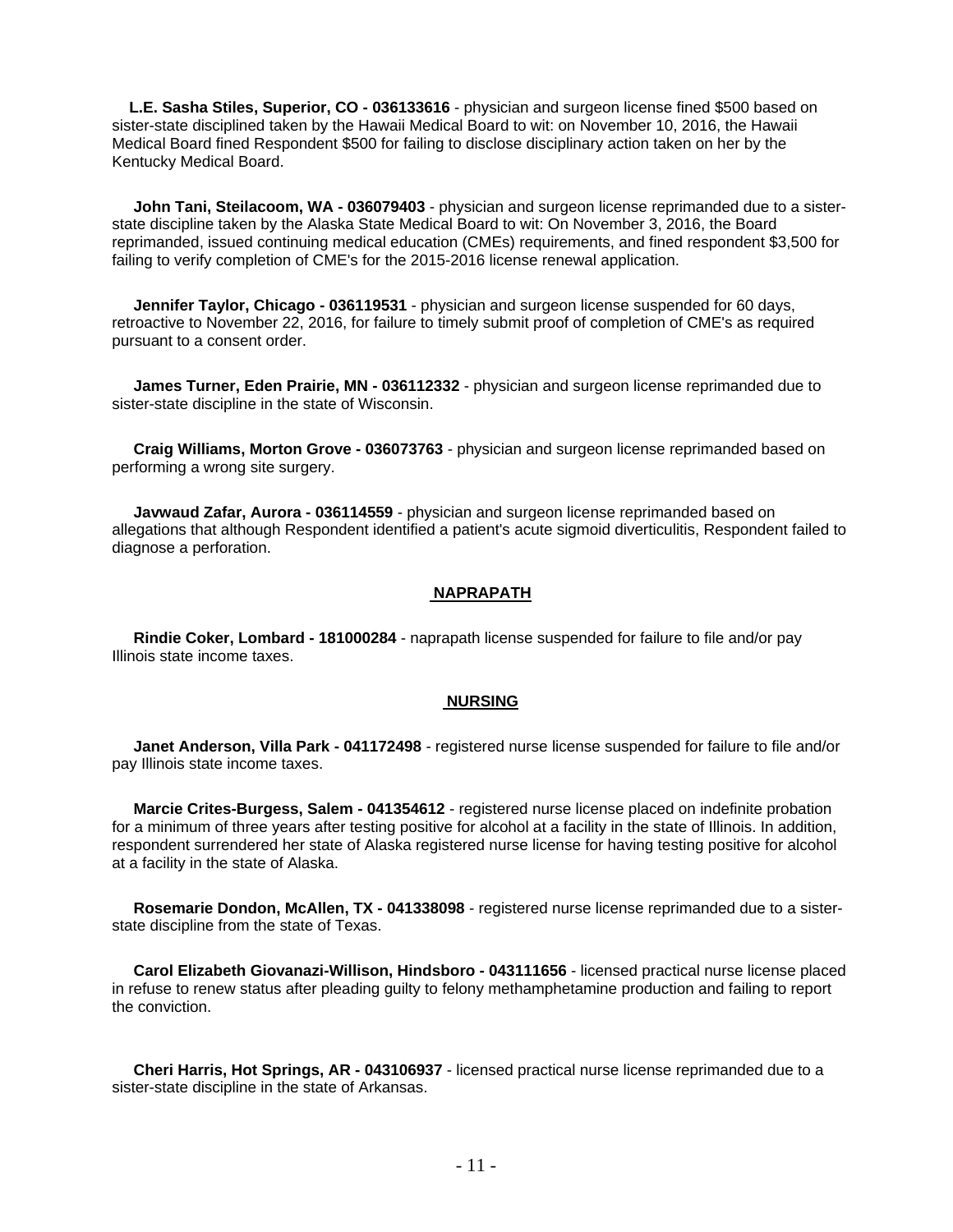**Sharon Hasting, Stockton - 041216492** - registered nurse license and advanced practice nurse license, 209003027 both placed on indefinite probation for a minimum of two years due to engaging in dishonorable, unethical or unprofessional conduct of a character likely to deceive, defraud or harm the public because Respondent solicited an exchange of drugs with a patient and she failed to properly articulate the dosage and intervals of melatonin to another patient failing to conform to the standards of practice.

 **Melissa Horton, Tremont - 041398853** - registered nurse license suspended effective retroactive to June 1, 2016 and terminates on January 23, 2017, after Respondent pled guilty to, and was found guilty of, State Benefits Fraud on October 23, 2015.

 **David Kost, Orland Park - 041370949** - registered nurse license revoked as respondent convicted of three felonies: theft in 2014, theft in 2013 and possession of a controlled substance in 2013.

 **Julia Little, Salt Lake City, UT - 041302857** - registered nurse license revoked after Respondent's State of Utah registered nurse license was placed on indefinite probation on May 7, 2013 as a result of having pled guilty to child abuse/neglect; driving under the influence of alcohol, violation of probation and having submitted false information on application. In February 2012, she was charged with driving under the influence of alcohol. In August 2012 she was charged with unlawfully driving on a restricted license; driving without an alcohol interlock system and operating an improperly equipped vehicle on a public road.

 **Melinda Mathys, Milford - 041404910** - registered nurse license indefinitely suspended for a minimum of two years after diverting controlled substances from her employer.

 **Polly Matthews, Frankfort, KY - 041381629** - registered nurse license placed in refuse to renew status due to a sister-state discipline in the state of Kentucky. It was brought to the Department's attention that on or about November 3, 2015, the Board of Nursing of the State of Kentucky imposed a reprimand on respondent's registered nurse license for having tested positive for amphetamines at a facility in the state of Kentucky. Respondent failed to report the Order to the Department.

 **Nacer Musleh, Chicago - 041340065** - registered nurse license placed on indefinite probation for a minimum of two years for pleading guilty to a Class A Misdemeanor theft charge for false reporting of work hours.

 **Sofija Novakovic, Indian Head Park - 041259482** - registered nurse license fined \$250 due to a sisterstate discipline for non-practice issue regarding continuing education

 **Charlotte Revell, Greenville - 043101661** - licensed practical nurse license automatically, indefinitely suspended for a minimum of 12 months for a violation of the terms or conditions of a Consent Order.

 **Katrina Romer, Granite City - 041362991** - for calling in a refill for a friend for non-narcotic Lasix and Metformin, without physician authorization.

 **Tana Schutte, Quincy - 041312359** - registered nurse license placed on indefinite probation with work restrictions for a minimum of two years for admitting to diverting narcotics from the Quincy Illinois Veterans Hospital.

 **April Scott, Mt. Vernon - 043102864** - licensed practical nurse license revoked after respondent was convicted of felony possession of Methamphetamine precursor without a script and for burglary.

 **Joseph Simpson, Normal - 041357343** - registered nurse license revoked after Respondent was convicted of Driving Under the Influence of Alcohol.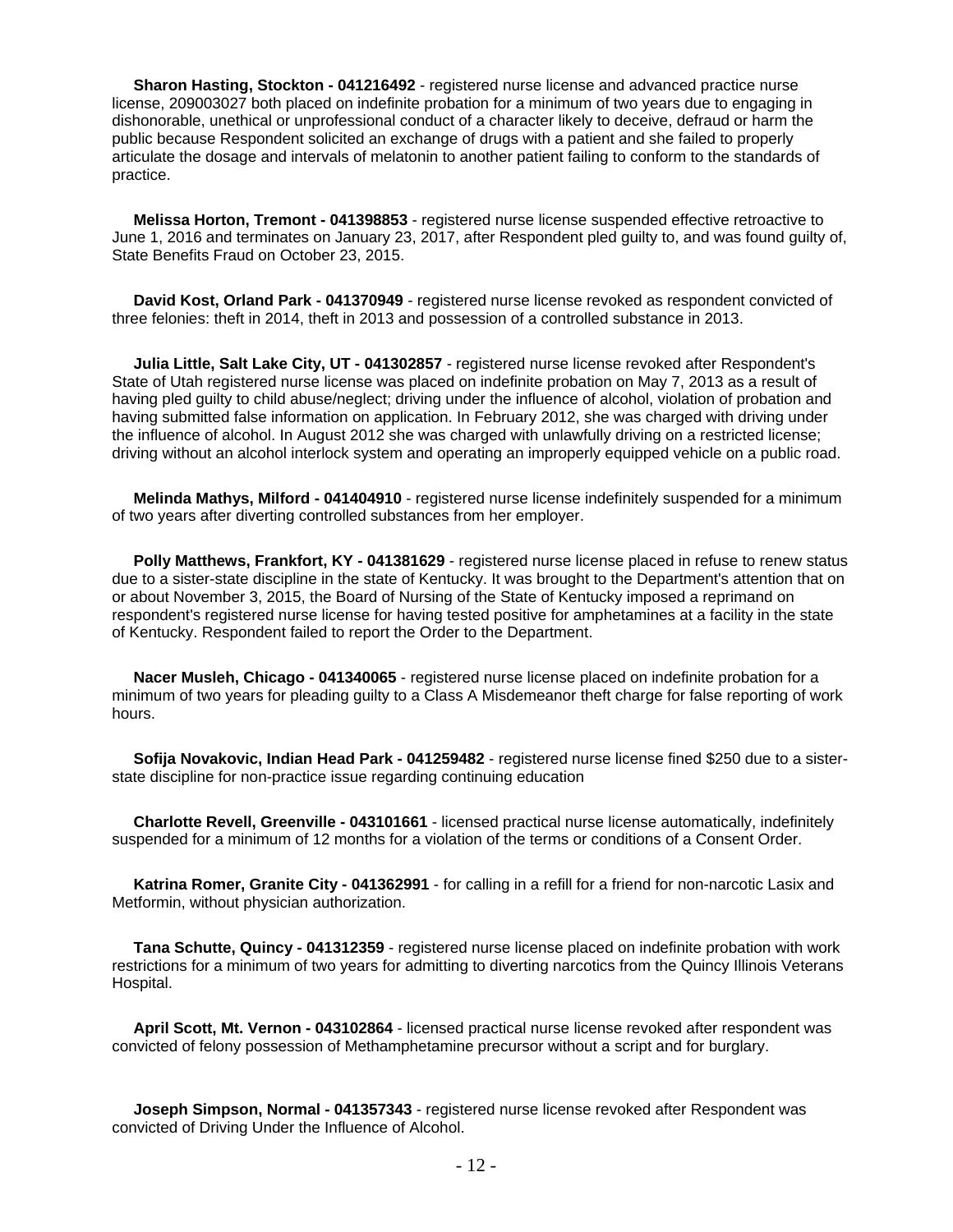**Tina Stinebaugh, Palm Desert, CA - 041267582** - registered nurse license fined \$250 due to a sisterstate discipline for a non-practice issue regarding continuing education.

 **Veronica Woods, Hammond, IN - 041360456** - registered nurse license indefinitely suspended for a minimum of two years due to a sister-state discipline in the state of Indiana. Respondent pled guilty to, and was found guilty of, theft of receipt of disability benefits and was sentenced to criminal probation.

# **NURSING HOME ADMINISTRATOR**

 **Angela Ince, Kewanee - 044006358** - nursing home administrator license suspended for failure to file and/or pay Illinois state income taxes.

# **PHARMACY**

 **Walter Barden, Chicago - 051035668** - pharmacist license indefinitely suspended because of habitual use or addiction to alcohol.

 **Downing Labs, Dallas, TX - 054018857** - pharmacy license placed in refuse to renew status after a Consent Decree of permanent injunction was entered against them for repeatedly refusing the FDA's requests to recall purportedly sterile products and cease operations due to lack of sterility at their location.

 **Cotika Grant, Chicago - 049106521** - pharmacy technician license revoked after she admitted to the theft of multiple controlled substances from her employer.

 **Tara Grisham, Bartonville - 049220351** - pharmacy technician license revoked because on or about April 30, 2016, she was terminated from employment at Walgreen Pharmacy for diversion of controlled substances and general theft.

 **John Hayes, Chicago - 049226219** - pharmacy technician license revoked after he failed to report three felony theft convictions to the Department.

 **Nermina Jakupovic, Chicago - 049234367** - pharmacy technician license revoked because on or about December 8, 2015, she admitted verbally, and in a written statement, to the diversion of controlled substances from her employer and was subsequently terminated.

 **Elizabeth Kimbrough, Chicago - 049175758** - pharmacy technician license revoked after she admitted to theft of multiple controlled substances from her employer.

 **Med Prep Consulting, Tinton Falls, NJ - 054017824** - pharmacy license revoked because on or about July 22, 2013, the pharmacy entered into a final consent order with the New Jersey State Board of Pharmacy that revoked the New Jersey pharmacy permit.

 **Kevin O'Shaughnessy, Manito - 051035449** - pharmacist license restored to indefinite probation for a minimum of one year, effective upon payment of fees and filing of forms.

 **Mario Rodriguez, Orland Park - 049220192** - pharmacy technician license revoked because on or about July 6, 2015, he was terminated from employment at Wal-Mart after he tested positive for marijuana and morphine on a drug screen.